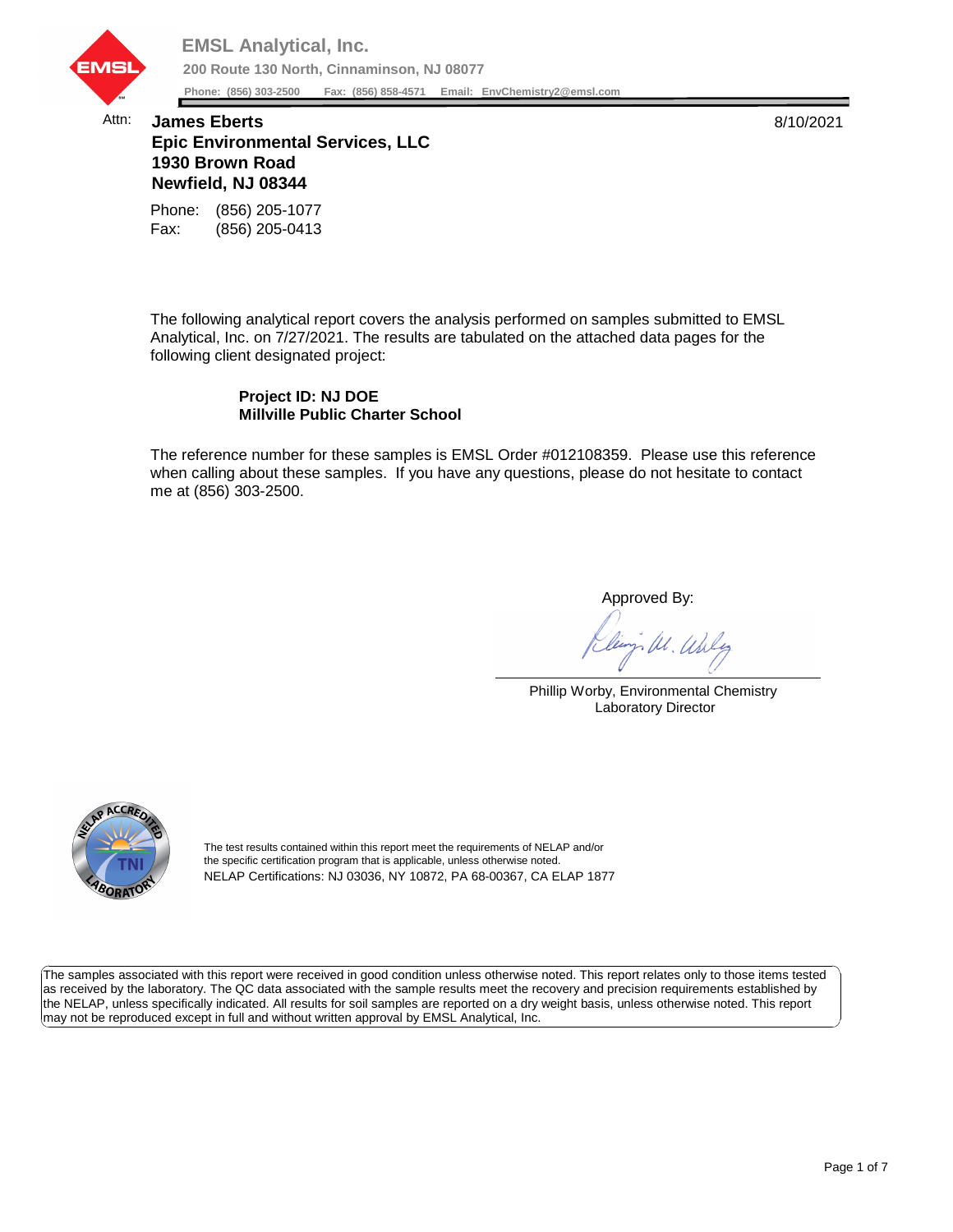| EMSL                                                                              | <b>EMSL Analytical, Inc.</b><br>200 Route 130 North, Cinnaminson, NJ 08077<br>(856) 303-2500 / (856) 858-4571<br>Phone/Fax:<br>http://www.EMSL.com | EnvChemistry2@emsl.com    |                             |                                                        | <b>EMSL Order:</b><br>CustomerID:<br>CustomerPO:<br>ProjectID: |           | 012108359<br>EPIC62<br>NJ-DOE<br>NJ DOE |           |
|-----------------------------------------------------------------------------------|----------------------------------------------------------------------------------------------------------------------------------------------------|---------------------------|-----------------------------|--------------------------------------------------------|----------------------------------------------------------------|-----------|-----------------------------------------|-----------|
| Attn:<br><b>James Eberts</b><br>1930 Brown Road<br>Newfield, NJ 08344<br>Project: | <b>Epic Environmental Services, LLC</b><br><b>Millville Public Charter School</b>                                                                  |                           | Phone:<br>Fax:<br>Received: | (856) 205-1077<br>(856) 205-0413<br>7/27/2021 09:00 AM |                                                                |           |                                         |           |
|                                                                                   |                                                                                                                                                    | <b>Analytical Results</b> |                             |                                                        |                                                                |           |                                         |           |
| <b>Client Sample Description</b>                                                  | MPCS-WC-02-HALL (R)<br>Near Stairs Right                                                                                                           |                           | Collected:                  | 7/24/2021<br>8:40:00 AM                                | Lab ID:                                                        |           | 012108359-0001                          |           |
| <b>Method</b>                                                                     | <b>Parameter</b>                                                                                                                                   | <b>Result</b>             | <b>RL Units</b>             |                                                        | Prep<br>Date & Analyst                                         |           | <b>Analysis</b><br>Date & Analyst       |           |
| <b>METALS</b>                                                                     |                                                                                                                                                    |                           |                             |                                                        |                                                                |           |                                         |           |
| 200.8                                                                             | Lead                                                                                                                                               | 1.07                      | $1.00$ ppb                  |                                                        | 8/9/2021                                                       | <b>VD</b> | 8/10/2021<br>00:11                      | <b>VD</b> |
| <b>Client Sample Description</b>                                                  | MPCS-WC-02-HALL (L)<br><b>Near Stairs Left</b>                                                                                                     |                           | Collected:                  | 7/24/2021<br>8:40:00 AM                                | Lab ID:                                                        |           | 012108359-0002                          |           |
| <b>Method</b>                                                                     | <b>Parameter</b>                                                                                                                                   | <b>Result</b>             | <b>RL Units</b>             |                                                        | Prep<br>Date & Analyst                                         |           | <b>Analysis</b><br>Date & Analyst       |           |
| <b>METALS</b>                                                                     |                                                                                                                                                    |                           |                             |                                                        |                                                                |           |                                         |           |
| 200.8                                                                             | Lead                                                                                                                                               | <b>ND</b>                 | $1.00$ ppb                  |                                                        | 8/9/2021                                                       | <b>VD</b> | 8/10/2021<br>00:12                      | <b>VD</b> |
| <b>Client Sample Description</b>                                                  | MPCS-SO-01-BAYOFF<br>Bayda Off Kitchen                                                                                                             |                           | Collected:                  | 7/24/2021<br>8:44:00 AM                                | Lab ID:                                                        |           | 012108359-0003                          |           |
| <b>Method</b>                                                                     | <b>Parameter</b>                                                                                                                                   | <b>Result</b>             | <b>RL Units</b>             |                                                        | Prep<br>Date & Analyst                                         |           | <b>Analysis</b><br>Date & Analyst       |           |
| <b>METALS</b>                                                                     |                                                                                                                                                    |                           |                             |                                                        |                                                                |           |                                         |           |
| 200.8                                                                             | Lead                                                                                                                                               | 26.1                      | $1.00$ ppb                  |                                                        | 8/9/2021                                                       | <b>VD</b> | 8/10/2021<br>00:13                      | <b>VD</b> |
| <b>Client Sample Description</b>                                                  | MPCS-SO-01-BAYOFF<br>Bayda Off Kitchen                                                                                                             |                           | Collected:                  | 7/24/2021<br>8:45:00 AM                                | Lab ID:                                                        |           | 012108359-0004                          |           |
| <b>Method</b>                                                                     | <b>Parameter</b>                                                                                                                                   | <b>Result</b>             | <b>RL Units</b>             |                                                        | Prep<br>Date & Analyst                                         |           | <b>Analysis</b><br>Date & Analyst       |           |
| <b>METALS</b>                                                                     |                                                                                                                                                    |                           |                             |                                                        |                                                                |           |                                         |           |
| 200.8                                                                             | Lead                                                                                                                                               | 16.9                      | 1.00 ppb                    |                                                        | 8/9/2021                                                       | <b>VD</b> | 8/10/2021<br>00:15                      | <b>VD</b> |
| <b>Client Sample Description</b>                                                  | MPCS-SO-02-KIT1<br>Kitchen Bay Sink                                                                                                                |                           | Collected:                  | 7/24/2021<br>8:47:00 AM                                | Lab ID:                                                        |           | 012108359-0005                          |           |
| <b>Method</b>                                                                     | <b>Parameter</b>                                                                                                                                   | <b>Result</b>             | <b>RL Units</b>             |                                                        | Prep<br>Date & Analyst                                         |           | <b>Analysis</b><br>Date & Analyst       |           |
| <b>METALS</b>                                                                     |                                                                                                                                                    |                           |                             |                                                        |                                                                |           |                                         |           |
| 200.8                                                                             | Lead                                                                                                                                               | 2.41                      | 1.00 ppb                    |                                                        | 8/9/2021                                                       | <b>VD</b> | 8/10/2021<br>00:16                      | <b>VD</b> |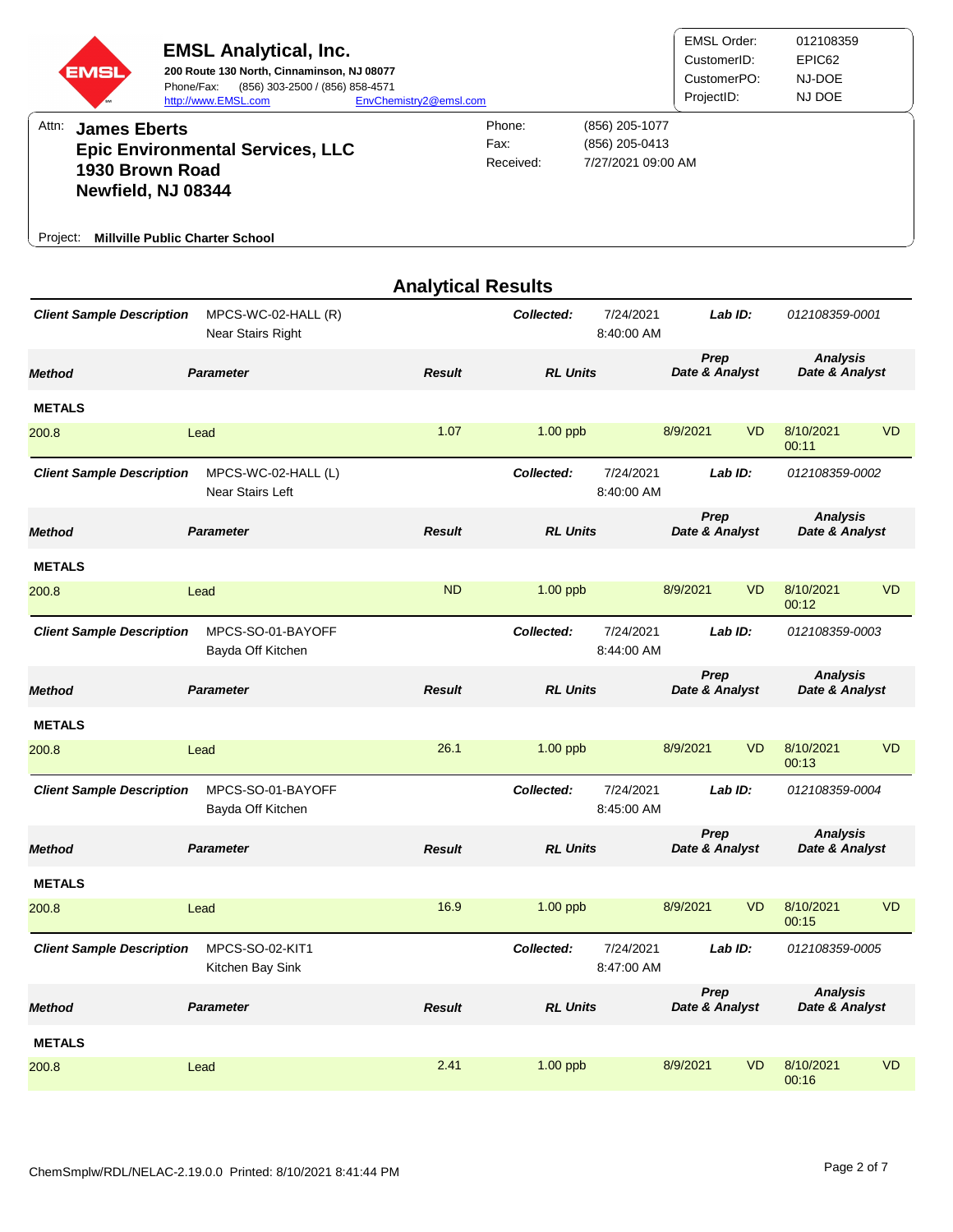| EMSI                                                                  | <b>EMSL Analytical, Inc.</b><br>200 Route 130 North, Cinnaminson, NJ 08077<br>Phone/Fax:<br>(856) 303-2500 / (856) 858-4571<br>http://www.EMSL.com | EnvChemistry2@emsl.com    |                             |                                                        | <b>EMSL Order:</b><br>CustomerID:<br>CustomerPO:<br>ProjectID: |           | 012108359<br>EPIC62<br>NJ-DOE<br>NJ DOE |           |
|-----------------------------------------------------------------------|----------------------------------------------------------------------------------------------------------------------------------------------------|---------------------------|-----------------------------|--------------------------------------------------------|----------------------------------------------------------------|-----------|-----------------------------------------|-----------|
| Attn:<br><b>James Eberts</b><br>1930 Brown Road<br>Newfield, NJ 08344 | <b>Epic Environmental Services, LLC</b>                                                                                                            |                           | Phone:<br>Fax:<br>Received: | (856) 205-1077<br>(856) 205-0413<br>7/27/2021 09:00 AM |                                                                |           |                                         |           |
| <b>Millville Public Charter School</b><br>Project:                    |                                                                                                                                                    |                           |                             |                                                        |                                                                |           |                                         |           |
|                                                                       |                                                                                                                                                    | <b>Analytical Results</b> |                             |                                                        |                                                                |           |                                         |           |
| <b>Client Sample Description</b>                                      | MPCS-SO-02-KIT2<br>Small Kitch, Sink                                                                                                               |                           | Collected:                  | 7/24/2021<br>8:47:00 AM                                | Lab ID:                                                        |           | 012108359-0007                          |           |
| <b>Method</b>                                                         | <b>Parameter</b>                                                                                                                                   | <b>Result</b>             | <b>RL Units</b>             |                                                        | Prep<br>Date & Analyst                                         |           | <b>Analysis</b><br>Date & Analyst       |           |
| <b>METALS</b>                                                         |                                                                                                                                                    |                           |                             |                                                        |                                                                |           |                                         |           |
| 200.8                                                                 | Lead                                                                                                                                               | 1.64                      | $1.00$ ppb                  |                                                        | 8/9/2021                                                       | <b>VD</b> | 8/10/2021<br>00:18                      | <b>VD</b> |
| <b>Client Sample Description</b>                                      | MPCS-SO-01-DOWNOFF<br>Downstairs Off Suite                                                                                                         |                           | Collected:                  | 7/24/2021<br>8:52:00 AM                                | LabID:                                                         |           | 012108359-0009                          |           |
| <b>Method</b>                                                         | <b>Parameter</b>                                                                                                                                   | <b>Result</b>             | <b>RL Units</b>             |                                                        | Prep<br>Date & Analyst                                         |           | <b>Analysis</b><br>Date & Analyst       |           |
| <b>METALS</b>                                                         |                                                                                                                                                    |                           |                             |                                                        |                                                                |           |                                         |           |
| 200.8                                                                 | Lead                                                                                                                                               | 31.2                      | $1.00$ ppb                  |                                                        | 8/3/2021                                                       | ΚG        | 8/4/2021 21:49                          | <b>JW</b> |
| <b>Client Sample Description</b>                                      | MPCS-SO-01-DOWNOFFF<br>Downstairs Off Suite                                                                                                        |                           | Collected:                  | 7/24/2021<br>8:53:00 AM                                | Lab ID:                                                        |           | 012108359-0010                          |           |
| <b>Method</b>                                                         | <b>Parameter</b>                                                                                                                                   | <b>Result</b>             | <b>RL Units</b>             |                                                        | Prep<br>Date & Analyst                                         |           | <b>Analysis</b><br>Date & Analyst       |           |
| <b>METALS</b>                                                         |                                                                                                                                                    |                           |                             |                                                        |                                                                |           |                                         |           |
| 200.8                                                                 | Lead                                                                                                                                               | 3.18                      | $1.00$ ppb                  |                                                        | 8/9/2021                                                       | <b>VD</b> | 8/10/2021<br>00:24                      | <b>VD</b> |
| <b>Client Sample Description</b>                                      | MPCS-SO-01-ADMOFF<br>Admin Off Kitchen                                                                                                             |                           | Collected:                  | 7/24/2021<br>8:56:00 AM                                | Lab ID:                                                        |           | 012108359-0011                          |           |
| <b>Method</b>                                                         | <b>Parameter</b>                                                                                                                                   | <b>Result</b>             | <b>RL Units</b>             |                                                        | Prep<br>Date & Analyst                                         |           | <b>Analysis</b><br>Date & Analyst       |           |
| <b>METALS</b>                                                         |                                                                                                                                                    |                           |                             |                                                        |                                                                |           |                                         |           |
| 200.8                                                                 | Lead                                                                                                                                               | 32.7                      | $1.00$ ppb                  |                                                        | 8/9/2021                                                       | <b>VD</b> | 8/10/2021<br>00:29                      | <b>VD</b> |
| <b>Client Sample Description</b>                                      | MPCS-SO-01-ADMOFFF<br>Admin Off Kitchen                                                                                                            |                           | Collected:                  | 7/24/2021<br>8:57:00 AM                                |                                                                | Lab ID:   | 012108359-0012                          |           |
| <b>Method</b>                                                         | <b>Parameter</b>                                                                                                                                   | <b>Result</b>             | <b>RL Units</b>             |                                                        | Prep<br>Date & Analyst                                         |           | <b>Analysis</b><br>Date & Analyst       |           |
| <b>METALS</b>                                                         |                                                                                                                                                    |                           |                             |                                                        |                                                                |           |                                         |           |
| 200.8                                                                 | Lead                                                                                                                                               | 2.96                      | $1.00$ ppb                  |                                                        | 8/9/2021                                                       | <b>VD</b> | 8/10/2021<br>00:33                      | <b>VD</b> |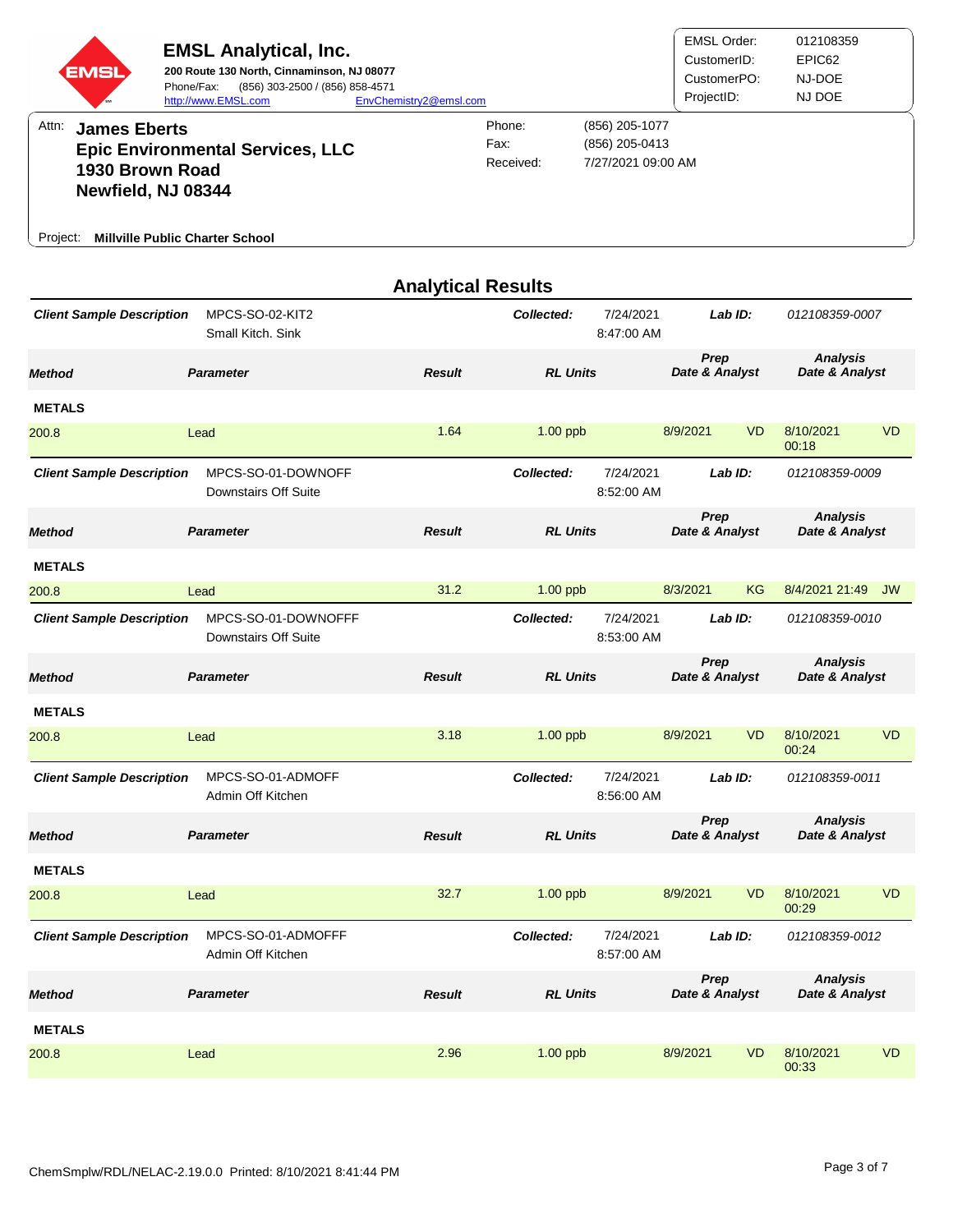| EMSI<br>Attn:<br><b>James Eberts</b><br>1930 Brown Road<br>Newfield, NJ 08344<br><b>Millville Public Charter School</b><br>Project: | <b>EMSL Analytical, Inc.</b><br>200 Route 130 North, Cinnaminson, NJ 08077<br>Phone/Fax:<br>(856) 303-2500 / (856) 858-4571<br>http://www.EMSL.com<br><b>Epic Environmental Services, LLC</b> | EnvChemistry2@emsl.com    | Phone:<br>Fax:<br>Received: | (856) 205-1077<br>(856) 205-0413<br>7/27/2021 09:00 AM | <b>EMSL Order:</b><br>CustomerID:<br>CustomerPO:<br>ProjectID: |           | 012108359<br>EPIC62<br>NJ-DOE<br>NJ DOE |           |
|-------------------------------------------------------------------------------------------------------------------------------------|-----------------------------------------------------------------------------------------------------------------------------------------------------------------------------------------------|---------------------------|-----------------------------|--------------------------------------------------------|----------------------------------------------------------------|-----------|-----------------------------------------|-----------|
|                                                                                                                                     |                                                                                                                                                                                               | <b>Analytical Results</b> |                             |                                                        |                                                                |           |                                         |           |
| <b>Client Sample Description</b>                                                                                                    | MPCS-SO-01-ORTHO<br>Ortho Break Room                                                                                                                                                          |                           | Collected:                  | 7/24/2021<br>9:03:00 AM                                |                                                                | Lab ID:   | 012108359-0013                          |           |
| <b>Method</b>                                                                                                                       | <b>Parameter</b>                                                                                                                                                                              | <b>Result</b>             | <b>RL Units</b>             |                                                        | Prep<br>Date & Analyst                                         |           | <b>Analysis</b><br>Date & Analyst       |           |
| <b>METALS</b>                                                                                                                       |                                                                                                                                                                                               |                           |                             |                                                        |                                                                |           |                                         |           |
| 200.8                                                                                                                               | Lead                                                                                                                                                                                          | 17.1                      | $1.00$ ppb                  |                                                        | 8/3/2021                                                       | ΚG        | 8/4/2021 21:52                          | <b>JW</b> |
| <b>Client Sample Description</b>                                                                                                    | MPCS-SO-01-ORTHOF<br>Ortho Break Room                                                                                                                                                         |                           | Collected:                  | 7/24/2021<br>9:04:00 AM                                |                                                                | Lab ID:   | 012108359-0014                          |           |
| <b>Method</b>                                                                                                                       | <b>Parameter</b>                                                                                                                                                                              | <b>Result</b>             | <b>RL Units</b>             |                                                        | Prep<br>Date & Analyst                                         |           | <b>Analysis</b><br>Date & Analyst       |           |
| <b>METALS</b>                                                                                                                       |                                                                                                                                                                                               |                           |                             |                                                        |                                                                |           |                                         |           |
| 200.8                                                                                                                               | Lead                                                                                                                                                                                          | <b>ND</b>                 | $1.00$ ppb                  |                                                        | 8/9/2021                                                       | <b>VD</b> | 8/10/2021<br>00:34                      | <b>VD</b> |
| <b>Client Sample Description</b>                                                                                                    | MPCS-CS-01-1A(2)<br>Room 1A Right                                                                                                                                                             |                           | Collected:                  | 7/24/2021<br>9:08:00 AM                                |                                                                | Lab ID:   | 012108359-0015                          |           |
| <b>Method</b>                                                                                                                       | <b>Parameter</b>                                                                                                                                                                              | <b>Result</b>             | <b>RL Units</b>             |                                                        | Prep<br>Date & Analyst                                         |           | <b>Analysis</b><br>Date & Analyst       |           |
| <b>METALS</b>                                                                                                                       |                                                                                                                                                                                               |                           |                             |                                                        |                                                                |           |                                         |           |
| 200.8                                                                                                                               | Lead                                                                                                                                                                                          | <b>ND</b>                 | $1.00$ ppb                  |                                                        | 8/9/2021                                                       | <b>VD</b> | 8/10/2021<br>00:35                      | <b>VD</b> |
| <b>Client Sample Description</b>                                                                                                    | MPCS-CS-01-1A(1)<br>Room 1A Left                                                                                                                                                              |                           | Collected:                  | 7/24/2021<br>9:08:00 AM                                |                                                                | Lab ID:   | 012108359-0017                          |           |
| <b>Method</b>                                                                                                                       | <b>Parameter</b>                                                                                                                                                                              | <b>Result</b>             | <b>RL Units</b>             |                                                        | Prep<br>Date & Analyst                                         |           | <b>Analysis</b><br>Date & Analyst       |           |
| <b>METALS</b>                                                                                                                       |                                                                                                                                                                                               |                           |                             |                                                        |                                                                |           |                                         |           |
| 200.8                                                                                                                               | Lead                                                                                                                                                                                          | <b>ND</b>                 | $1.00$ ppb                  |                                                        | 8/9/2021                                                       | <b>VD</b> | 8/10/2021<br>00:41                      | <b>VD</b> |
| <b>Client Sample Description</b>                                                                                                    | MPCS-WC-01-HALL3<br>Right Hall by Main Off                                                                                                                                                    |                           | Collected:                  | 7/24/2021<br>9:10:00 AM                                |                                                                | Lab ID:   | 012108359-0019                          |           |
| <b>Method</b>                                                                                                                       | <b>Parameter</b>                                                                                                                                                                              | <b>Result</b>             | <b>RL Units</b>             |                                                        | Prep<br>Date & Analyst                                         |           | <b>Analysis</b><br>Date & Analyst       |           |
| <b>METALS</b>                                                                                                                       |                                                                                                                                                                                               |                           |                             |                                                        |                                                                |           |                                         |           |
| 200.8                                                                                                                               | Lead                                                                                                                                                                                          | <b>ND</b>                 | 1.00 ppb                    |                                                        | 8/9/2021                                                       | <b>VD</b> | 8/10/2021<br>00:43                      | <b>VD</b> |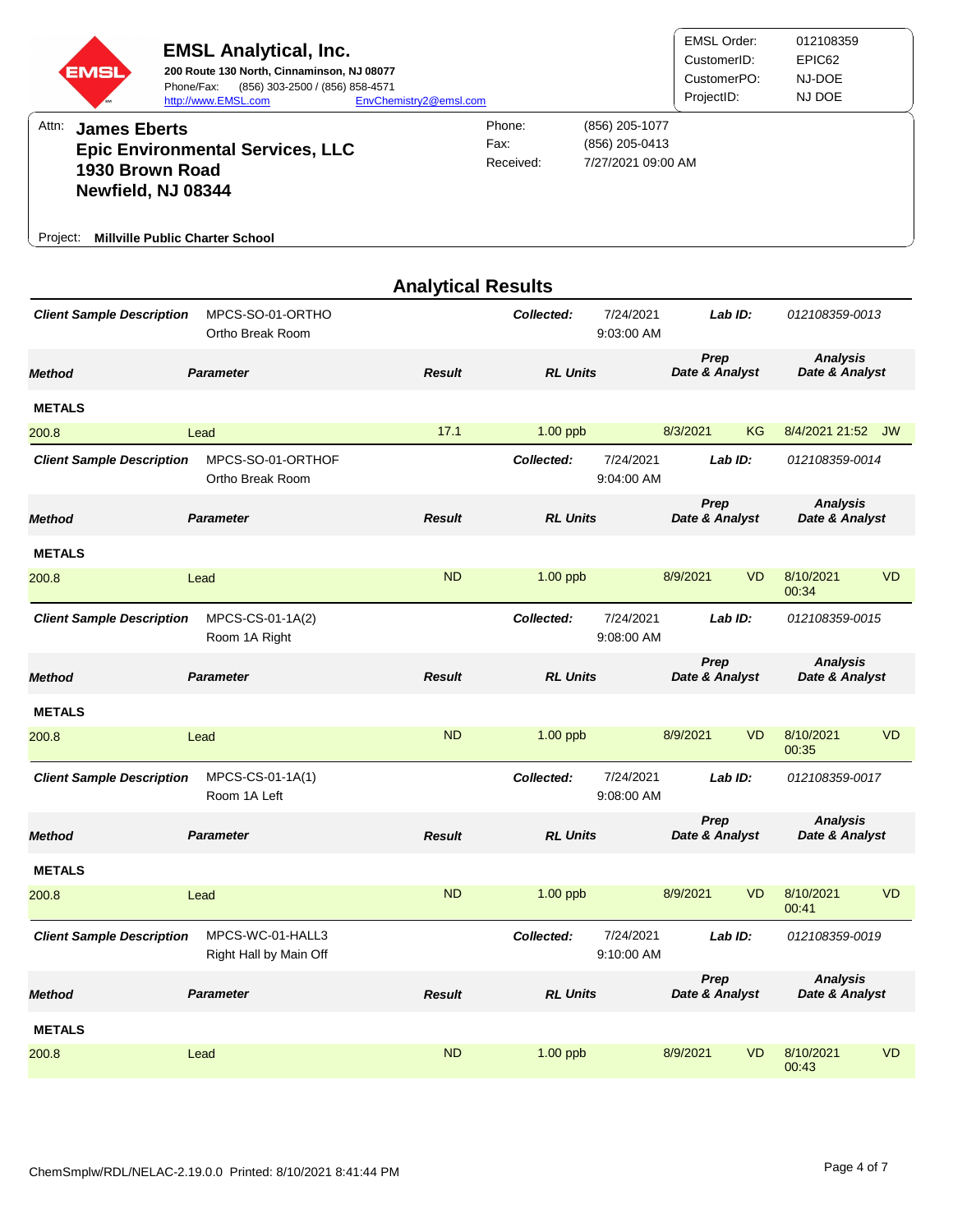| EMSI                                                                              | <b>EMSL Analytical, Inc.</b><br>200 Route 130 North, Cinnaminson, NJ 08077<br>(856) 303-2500 / (856) 858-4571<br>Phone/Fax:<br>http://www.EMSL.com | EnvChemistry2@emsl.com |                             |                                                        | <b>EMSL Order:</b><br>CustomerID:<br>CustomerPO:<br>ProjectID: |           | 012108359<br>EPIC62<br>NJ-DOE<br>NJ DOE |           |
|-----------------------------------------------------------------------------------|----------------------------------------------------------------------------------------------------------------------------------------------------|------------------------|-----------------------------|--------------------------------------------------------|----------------------------------------------------------------|-----------|-----------------------------------------|-----------|
| Attn:<br><b>James Eberts</b><br>1930 Brown Road<br>Newfield, NJ 08344<br>Project: | <b>Epic Environmental Services, LLC</b><br><b>Millville Public Charter School</b>                                                                  |                        | Phone:<br>Fax:<br>Received: | (856) 205-1077<br>(856) 205-0413<br>7/27/2021 09:00 AM |                                                                |           |                                         |           |
|                                                                                   |                                                                                                                                                    |                        | <b>Analytical Results</b>   |                                                        |                                                                |           |                                         |           |
| <b>Client Sample Description</b>                                                  | MPCS-WC-01-HALL2<br>Left Hall by Main Off                                                                                                          |                        | Collected:                  | 7/24/2021<br>9:11:00 AM                                |                                                                | Lab ID:   | 012108359-0020                          |           |
| <b>Method</b>                                                                     | <b>Parameter</b>                                                                                                                                   | <b>Result</b>          | <b>RL Units</b>             |                                                        | Prep<br>Date & Analyst                                         |           | <b>Analysis</b><br>Date & Analyst       |           |
| <b>METALS</b>                                                                     |                                                                                                                                                    |                        |                             |                                                        |                                                                |           |                                         |           |
| 200.8                                                                             | Lead                                                                                                                                               | <b>ND</b>              | $1.00$ ppb                  |                                                        | 8/9/2021                                                       | <b>VD</b> | 8/10/2021<br>00:44                      | <b>VD</b> |
| <b>Client Sample Description</b>                                                  | MPCS-BF-01-HALL2<br>Left Hall by Main Off                                                                                                          |                        | Collected:                  | 7/24/2021<br>9:11:00 AM                                |                                                                | Lab ID:   | 012108359-0021                          |           |
| <b>Method</b>                                                                     | <b>Parameter</b>                                                                                                                                   | <b>Result</b>          | <b>RL Units</b>             |                                                        | Prep<br>Date & Analyst                                         |           | <b>Analysis</b><br>Date & Analyst       |           |
| <b>METALS</b>                                                                     |                                                                                                                                                    |                        |                             |                                                        |                                                                |           |                                         |           |
| 200.8                                                                             | Lead                                                                                                                                               | 1.41                   | $1.00$ ppb                  |                                                        | 8/9/2021                                                       | <b>VD</b> | 8/10/2021<br>00:46                      | <b>VD</b> |
| <b>Client Sample Description</b>                                                  | MPCS-NS-01-NUR<br>Nurse's Office                                                                                                                   |                        | Collected:                  | 7/24/2021<br>9:15:00 AM                                |                                                                | Lab ID:   | 012108359-0022                          |           |
| <b>Method</b>                                                                     | <b>Parameter</b>                                                                                                                                   | <b>Result</b>          | <b>RL Units</b>             |                                                        | Prep<br>Date & Analyst                                         |           | <b>Analysis</b><br>Date & Analyst       |           |
| <b>METALS</b>                                                                     |                                                                                                                                                    |                        |                             |                                                        |                                                                |           |                                         |           |
| 200.8                                                                             | Lead                                                                                                                                               | 1.55                   | $1.00$ ppb                  |                                                        | 8/9/2021                                                       | <b>VD</b> | 8/10/2021<br>00:47                      | <b>VD</b> |
| <b>Client Sample Description</b>                                                  | MPCS-WO-02-RMLEFT<br>Upstairs Room near Bathroom Left                                                                                              |                        | Collected:                  | 7/24/2021<br>9:20:00 AM                                |                                                                | Lab ID:   | 012108359-0024                          |           |
| <b>Method</b>                                                                     | <b>Parameter</b>                                                                                                                                   | <b>Result</b>          | <b>RL Units</b>             |                                                        | <b>Prep</b><br>Date & Analyst                                  |           | <b>Analysis</b><br>Date & Analyst       |           |
| <b>METALS</b>                                                                     |                                                                                                                                                    |                        |                             |                                                        |                                                                |           |                                         |           |
| 200.8                                                                             | Lead                                                                                                                                               | <b>ND</b>              | $1.00$ ppb                  |                                                        | 8/9/2021                                                       | <b>VD</b> | 8/10/2021<br>00:55                      | <b>VD</b> |
| <b>Client Sample Description</b>                                                  | MPCS-WC-02-HALL3<br>Right Hall by 3C                                                                                                               |                        | Collected:                  | 7/24/2021<br>9:30:00 AM                                |                                                                | Lab ID:   | 012108359-0026                          |           |
| <b>Method</b>                                                                     | <b>Parameter</b>                                                                                                                                   | <b>Result</b>          | <b>RL Units</b>             |                                                        | Prep<br>Date & Analyst                                         |           | <b>Analysis</b><br>Date & Analyst       |           |
| <b>METALS</b>                                                                     |                                                                                                                                                    |                        |                             |                                                        |                                                                |           |                                         |           |
| 200.8                                                                             | Lead                                                                                                                                               | <b>ND</b>              | $1.00$ ppb                  |                                                        | 8/9/2021                                                       | <b>VD</b> | 8/10/2021<br>00:57                      | <b>VD</b> |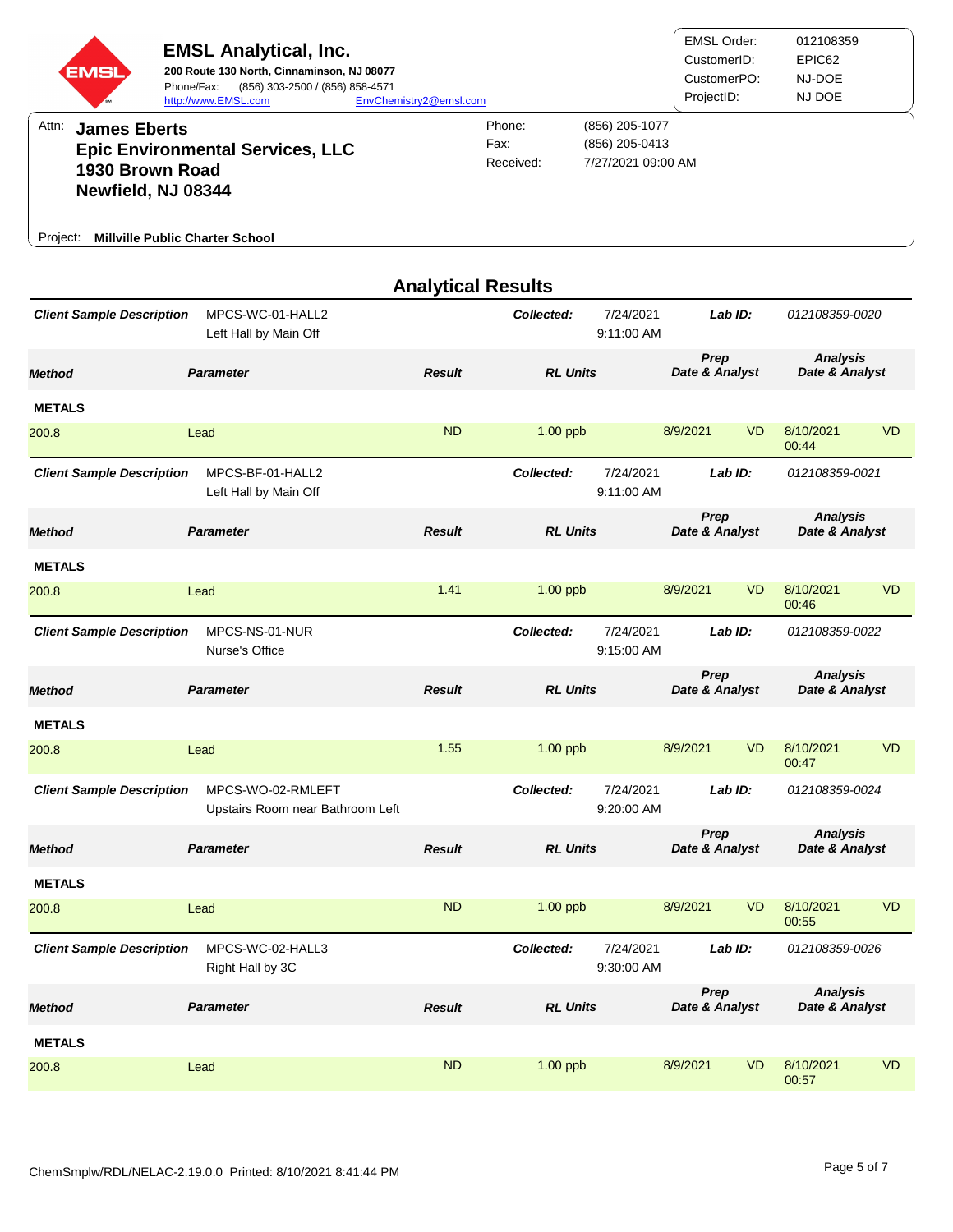| EMSI                                                                              | <b>EMSL Analytical, Inc.</b><br>200 Route 130 North, Cinnaminson, NJ 08077<br>Phone/Fax:<br>(856) 303-2500 / (856) 858-4571<br>http://www.EMSL.com | EnvChemistry2@emsl.com    |                             |                                                        | <b>EMSL Order:</b><br>CustomerID:<br>CustomerPO:<br>ProjectID: |           | 012108359<br>EPIC62<br>NJ-DOE<br>NJ DOE |           |
|-----------------------------------------------------------------------------------|----------------------------------------------------------------------------------------------------------------------------------------------------|---------------------------|-----------------------------|--------------------------------------------------------|----------------------------------------------------------------|-----------|-----------------------------------------|-----------|
| Attn:<br><b>James Eberts</b><br>1930 Brown Road<br>Newfield, NJ 08344<br>Project: | <b>Epic Environmental Services, LLC</b><br><b>Millville Public Charter School</b>                                                                  |                           | Phone:<br>Fax:<br>Received: | (856) 205-1077<br>(856) 205-0413<br>7/27/2021 09:00 AM |                                                                |           |                                         |           |
|                                                                                   |                                                                                                                                                    | <b>Analytical Results</b> |                             |                                                        |                                                                |           |                                         |           |
| <b>Client Sample Description</b>                                                  | MPCS-WC-02-HALL2<br>Left Hall by 3C                                                                                                                |                           | Collected:                  | 7/24/2021<br>9:30:00 AM                                |                                                                | Lab ID:   | 012108359-0027                          |           |
| <b>Method</b>                                                                     | <b>Parameter</b>                                                                                                                                   | <b>Result</b>             | <b>RL Units</b>             |                                                        | Prep<br>Date & Analyst                                         |           | <b>Analysis</b><br>Date & Analyst       |           |
| <b>METALS</b><br>200.8                                                            | Lead                                                                                                                                               | <b>ND</b>                 | $1.00$ ppb                  |                                                        | 8/9/2021                                                       | <b>VD</b> | 8/10/2021<br>00:59                      | <b>VD</b> |
| <b>Client Sample Description</b>                                                  | MPCS-BF-02-HALL2<br>Right Hall by 7A                                                                                                               |                           | Collected:                  | 7/24/2021<br>9:31:00 AM                                |                                                                | Lab $ID:$ | 012108359-0028                          |           |
| <b>Method</b>                                                                     | <b>Parameter</b>                                                                                                                                   | <b>Result</b>             | <b>RL Units</b>             |                                                        | Prep<br>Date & Analyst                                         |           | <b>Analysis</b><br>Date & Analyst       |           |
| <b>METALS</b>                                                                     |                                                                                                                                                    |                           |                             |                                                        |                                                                |           |                                         |           |
| 200.8                                                                             | Lead                                                                                                                                               | <b>ND</b>                 | $1.00$ ppb                  |                                                        | 8/9/2021                                                       | <b>VD</b> | 8/10/2021<br>01:00                      | <b>VD</b> |
| <b>Client Sample Description</b>                                                  | MPCS-WC-01-HALL5<br>Left Hall by 7A                                                                                                                |                           | Collected:                  | 7/24/2021<br>9:35:00 AM                                |                                                                | Lab ID:   | 012108359-0029                          |           |
| <b>Method</b>                                                                     | <b>Parameter</b>                                                                                                                                   | <b>Result</b>             | <b>RL Units</b>             |                                                        | Prep<br>Date & Analyst                                         |           | <b>Analysis</b><br>Date & Analyst       |           |
| <b>METALS</b>                                                                     |                                                                                                                                                    |                           |                             |                                                        |                                                                |           |                                         |           |
| 200.8                                                                             | Lead                                                                                                                                               | <b>ND</b>                 | $1.00$ ppb                  |                                                        | 8/9/2021                                                       | <b>VD</b> | 8/10/2021<br>01:01                      | <b>VD</b> |
| <b>Client Sample Description</b>                                                  | MPCS-WC-01-HALL4<br>Left Hall by 7A                                                                                                                |                           | Collected:                  | 7/24/2021<br>9:36:00 AM                                |                                                                | Lab ID:   | 012108359-0030                          |           |
| <b>Method</b>                                                                     | <b>Parameter</b>                                                                                                                                   | <b>Result</b>             | <b>RL Units</b>             |                                                        | Prep<br>Date & Analyst                                         |           | <b>Analysis</b><br>Date & Analyst       |           |
| <b>METALS</b>                                                                     |                                                                                                                                                    |                           |                             |                                                        |                                                                |           |                                         |           |
| 200.8                                                                             | Lead                                                                                                                                               | <b>ND</b>                 | $1.00$ ppb                  |                                                        | 8/9/2021                                                       | <b>VD</b> | 8/10/2021<br>01:03                      | <b>VD</b> |
| <b>Client Sample Description</b>                                                  | MPCS-BF01-HALL4<br>Art Room Storage                                                                                                                |                           | Collected:                  | 7/24/2021<br>9:37:00 AM                                |                                                                | Lab ID:   | 012108359-0031                          |           |
| <b>Method</b>                                                                     | <b>Parameter</b>                                                                                                                                   | <b>Result</b>             | <b>RL Units</b>             |                                                        | Prep<br>Date & Analyst                                         |           | <b>Analysis</b><br>Date & Analyst       |           |
| <b>METALS</b>                                                                     |                                                                                                                                                    |                           |                             |                                                        |                                                                |           |                                         |           |
| 200.8                                                                             | Lead                                                                                                                                               | 1.66                      | 1.00 ppb                    |                                                        | 8/9/2021                                                       | <b>VD</b> | 8/10/2021<br>01:04                      | <b>VD</b> |